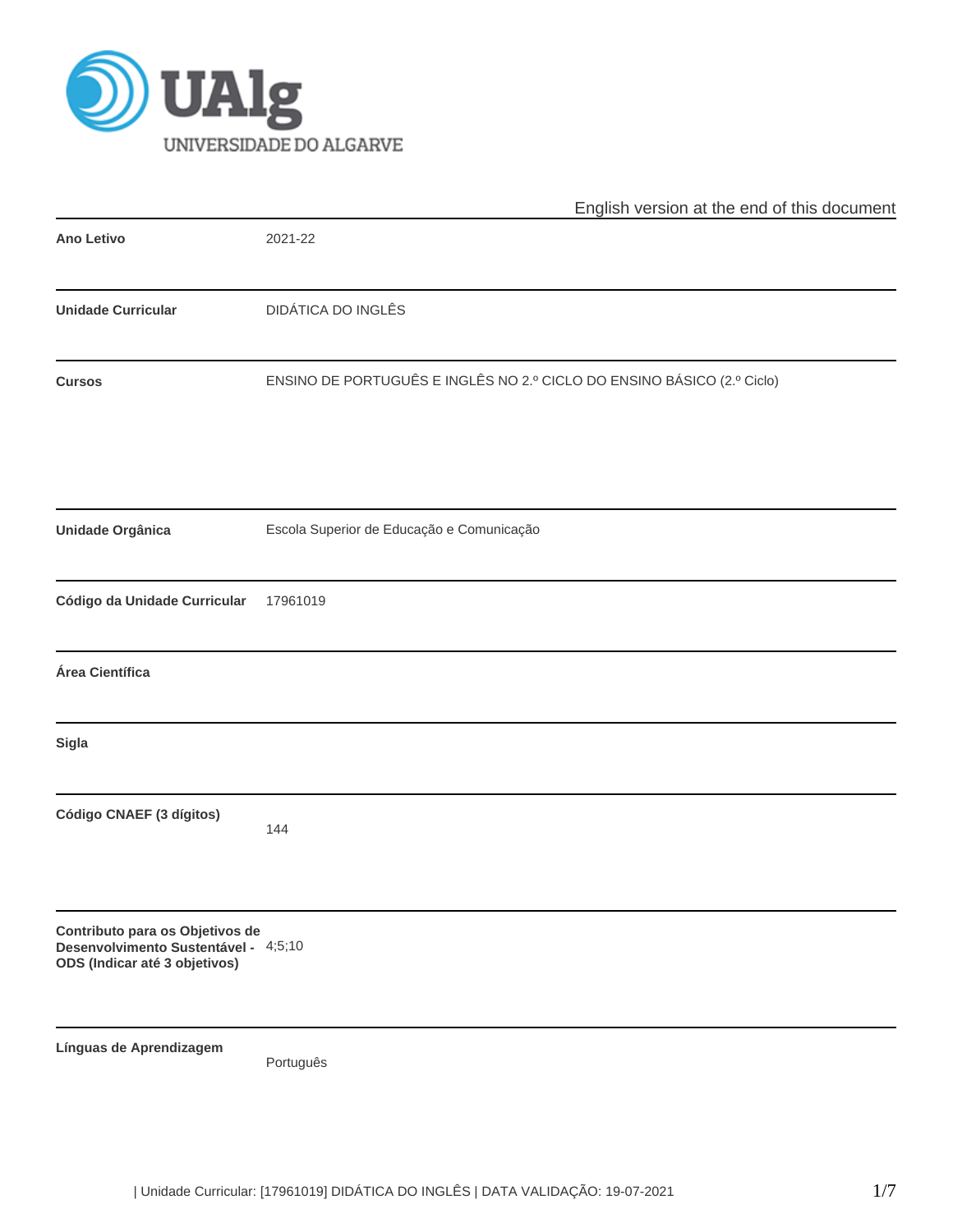

**Modalidade de ensino**

Presencial.

**Docente Responsável** Maria Isabel Mendonça Orega

| <b>TOTAL HORAS DE CONTACTO (*)</b><br>TIPO DE AULA<br>L DOCENTE<br>'JRMAS |  |
|---------------------------------------------------------------------------|--|
|---------------------------------------------------------------------------|--|

\* Para turmas lecionadas conjuntamente, apenas é contabilizada a carga horária de uma delas.

| ANO | <b>PERIODO DE FUNCIONAMENTO*</b> | <b>HORAS DE CONTACTO</b> | <b>HORAS TOTAIS DE TRABALHO</b> | <b>ECTS</b> |
|-----|----------------------------------|--------------------------|---------------------------------|-------------|
|     | c,<br>ا ب                        | 15T; 22.5TP; 2.5OT       | 140                             |             |

\* A-Anual;S-Semestral;Q-Quadrimestral;T-Trimestral

# **Precedências**

Sem precedências

## **Conhecimentos Prévios recomendados**

Não há conhecimentos prévios recomendados.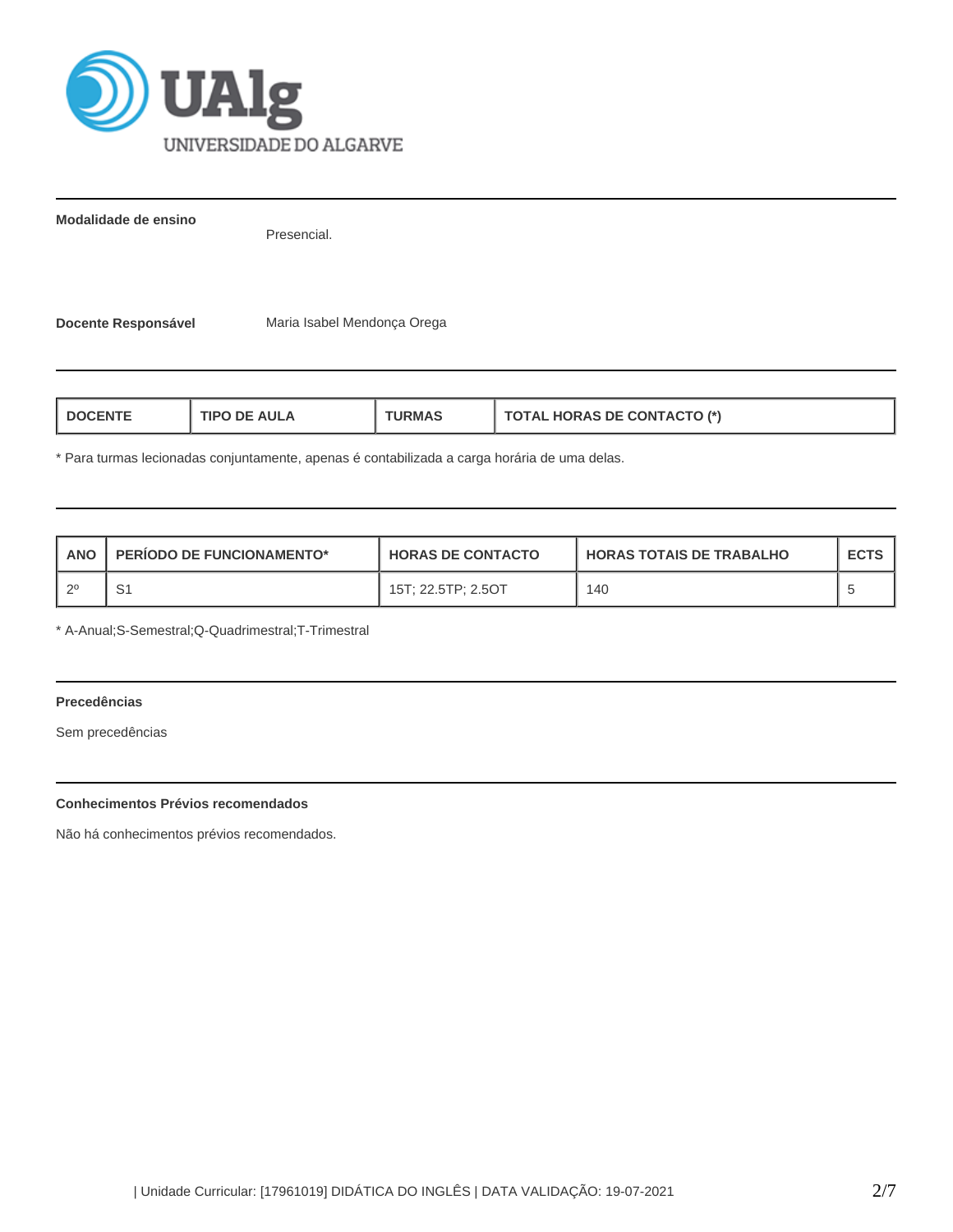

#### **Objetivos de aprendizagem (conhecimentos, aptidões e competências)**

1 Dominar conceitos fundamentais associados ao ensino-aprendizagem de uma língua estrangeira;

2 Conhecer diferentes métodos e abordagens para o ensino/aprendizagem de línguas;

3 Identificar as diferentes competências a desenvolver, de acordo com a perspetiva acional de ensino/aprendizagem do inglês;

4 Analisar programas oficiais e materiais pedagógicos em inglês para o 2º ciclo do ensino básico;

5 Definir tarefas e atividades apropriadas a contextos de ensino-aprendizagem diversificados e a aprendentes do 2.º ciclo do ensino básico; 6 Analisar o seu processo de construção de uma competência profissional de professor de Inglês;

7 Planificar unidades didáticas integradoras de diferentes competências, que se articulam com várias áreas do currículo;

8 Analisar instrumentos de avaliação;

9 Mobilizar, apoiando-se na investigacao, conhecimentos da área da educação em línguas;

10 Desenvolver capacidade de trabalho autónomo e colaborativo;

11 Avaliar o trabalho realizado.

#### **Conteúdos programáticos**

A abordagem plurilingue e pluricultural na educação em línguas;

Tendências metodológicas no ensino/aprendizagem das línguas estrangeiras;

Finalidades educativas da aprendizagem de línguas estrangeiras no 2º ciclo do ensino básico;

As línguas estrangeiras na educação básica: Competências gerais e competências comunicativas, estratégias e tarefas. Metas de aprendizagem;

Seleção de conteúdos em inglês língua estrangeira ¿ dimensões linguísticas, sociolinguísticas, culturais adequadas a crianças do 2º ciclo do ensino básico.

A expressão oral conceitos, práticas e suportes.

A escrita. Práticas de escrita.

A avaliação.

Planificação: planificação numa perspetiva temática, planificação a partir de noções e tarefas. Planificação de sequências de ensino/aprendizagem integradoras de várias competências.

#### **Metodologias de ensino (avaliação incluída)**

Num quadro de formação reflexiva de professores/as, haverá lugar para, nomeadamente, exposições das docentes e dos/das formandos/as, leitura e discussão de textos, pesquisa sobre temáticas relevantes do programa, análise de manuais e outros documentos para o ensino-aprendizagem do inglês, planificação de aulas e unidades. Estas atividades serão desenvolvidas quer individualmente quer em grupo.

Avaliação :

Participação nas atividades ao longo do semestre 25%

Planificação de uma unidade incluindo seleção e/ou produção dos respetivos recursos e fundamentação com base nos princípios da didática do Inglês 50%

Apresentação oral da planificação 25%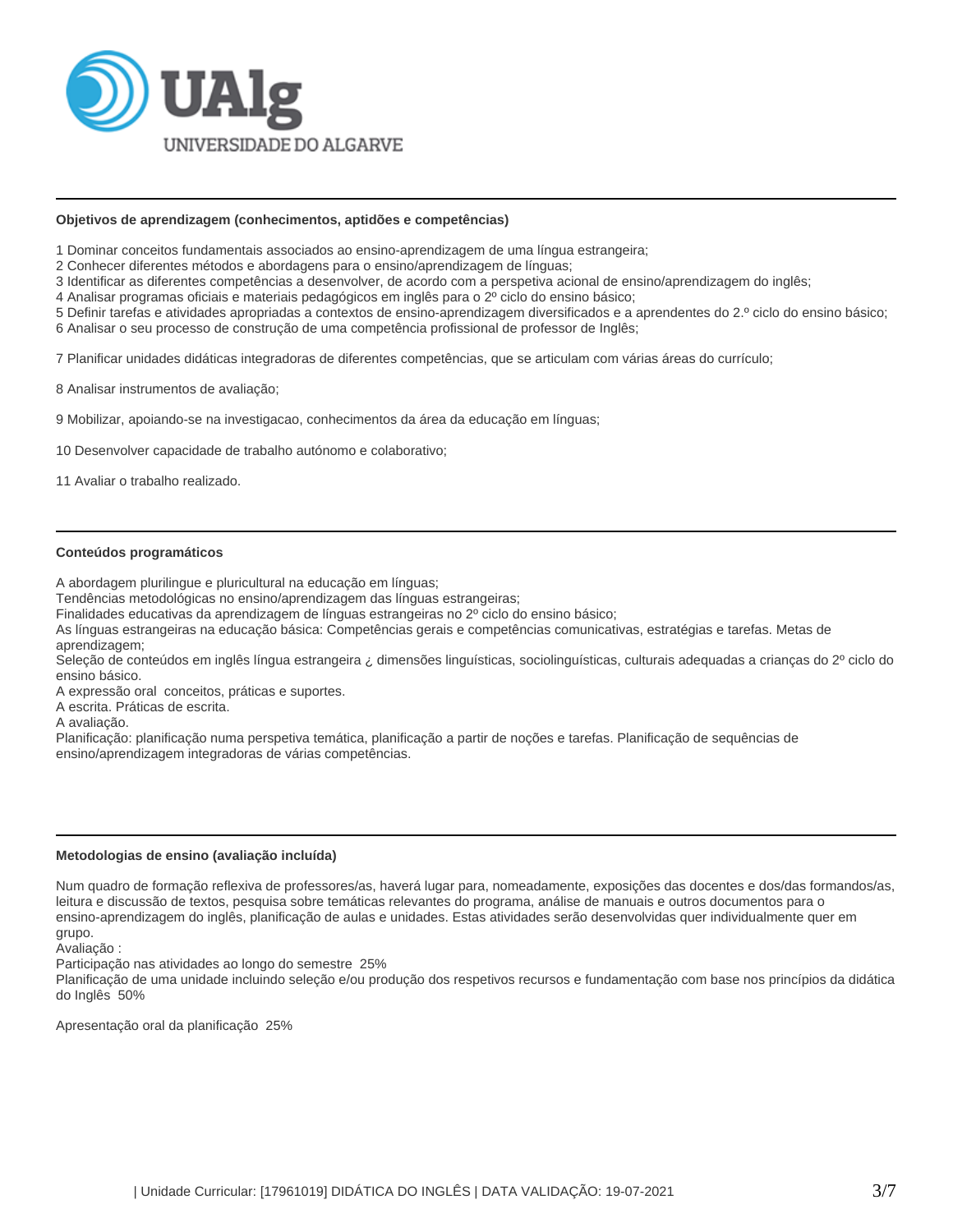

## **Bibliografia principal**

Beacco, J-C. & Byram, M. (2007). From linguistic diversity to plurilingual education : Guide for the development of language education policies in Europe. Strasbourg: Council of Europe.

Byram, M. (2004). (ed. ) Routledge Encyclopedia of Language Teaching and Learning. London: Routledge.

Cameron, L. (2001) Teaching Languages to Young Learners. Cambridge: Cambridge University Press.

Ferrao-Tavares, C., Valente, Ma T. & Roldao, Ma C (1996). Dimensões Formatives de Disciplinas do Ensino Basica¿ Lingua Estrangeira. Lisboa: IIE

Harmer, J. (2007). (4th edition) The Practice of English Language Teaching. London: Longman.

Richards, J. C **.** and Rodgers, T. (2014) (3rd. ed.) Approaches and Methods in Language Teaching. Cambridge: Cambridge University Press.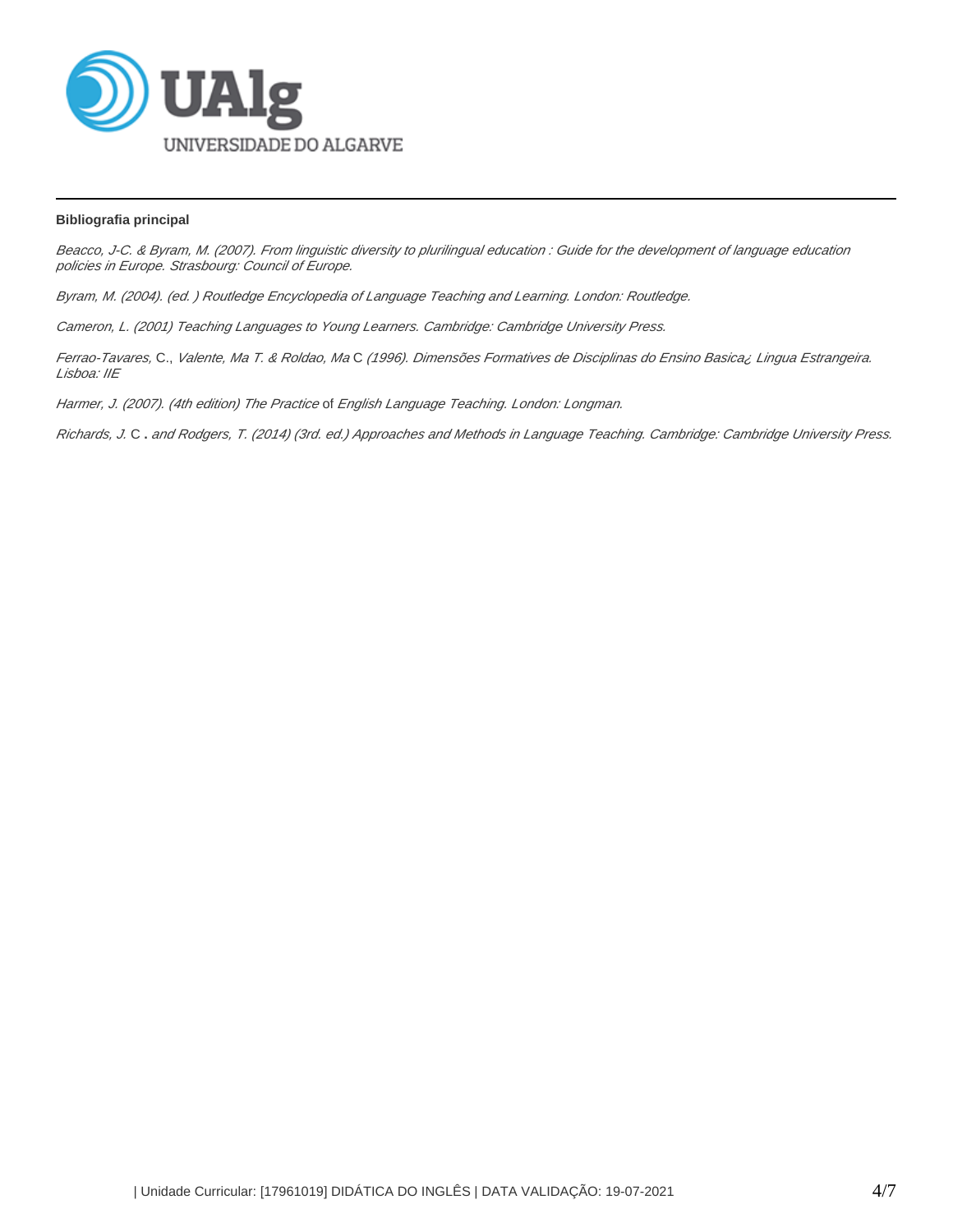

| <b>Academic Year</b>                                                                                   | 2021-22                                                                                    |
|--------------------------------------------------------------------------------------------------------|--------------------------------------------------------------------------------------------|
| <b>Course unit</b>                                                                                     | DIDACTICS OF THE ENGLISH LANGUAGE                                                          |
| <b>Courses</b>                                                                                         | TEACHING OF PORTUGUESE AND ENGLISH IN THE SECOND CYCLE OF BASIC EDUCATION<br>Common Branch |
| <b>Faculty / School</b>                                                                                | SCHOOL OF EDUCATION AND COMMUNICATION                                                      |
| <b>Main Scientific Area</b>                                                                            |                                                                                            |
| Acronym                                                                                                |                                                                                            |
| <b>CNAEF</b> code (3 digits)                                                                           | 144                                                                                        |
| <b>Contribution to Sustainable</b><br><b>Development Goals - SGD</b><br>(Designate up to 3 objectives) | 4;5;10                                                                                     |
| Language of instruction                                                                                | Portuguese.                                                                                |
| <b>Teaching/Learning modality</b>                                                                      | Attending lessons.                                                                         |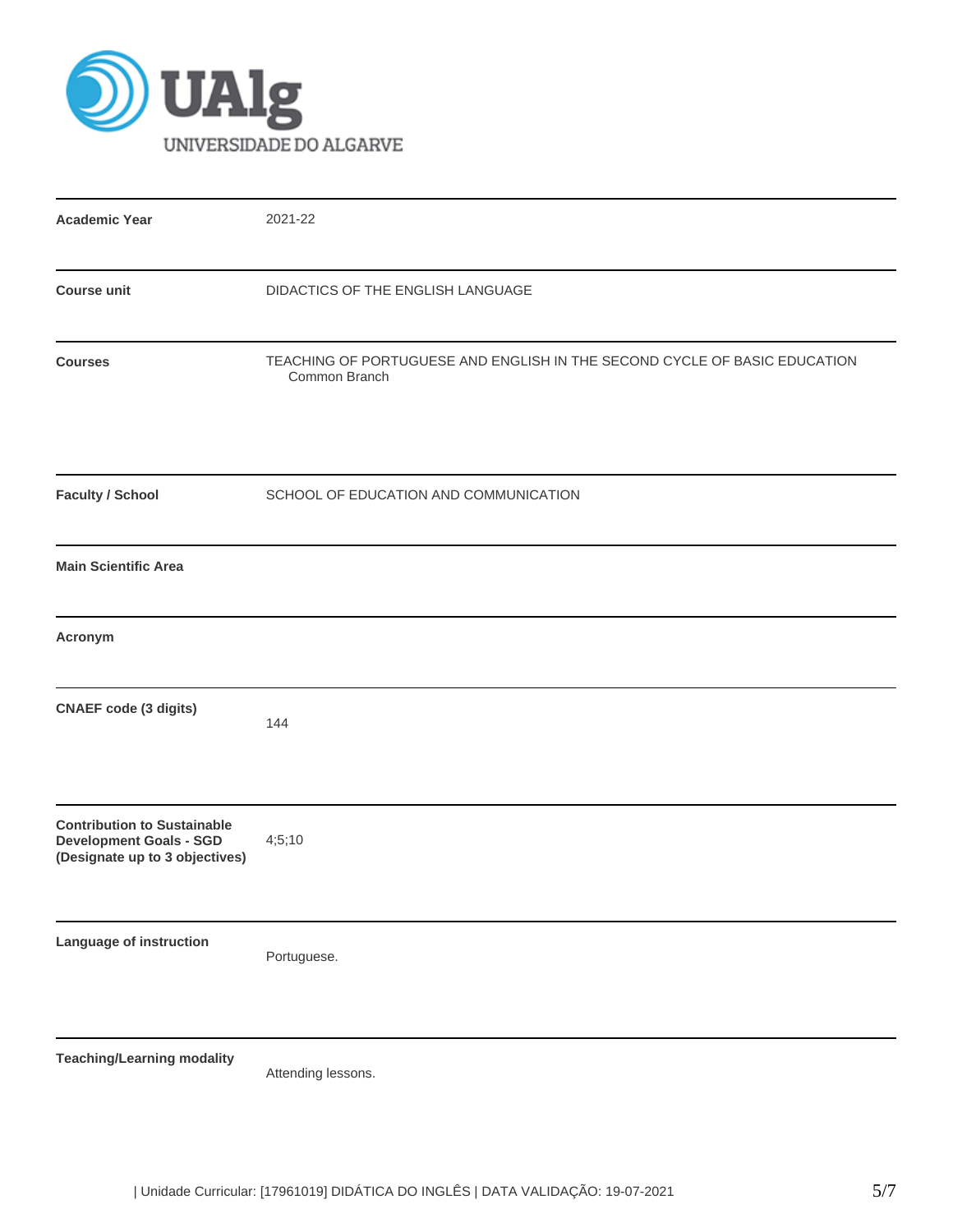

**Coordinating teacher** Maria Isabel Mendonça Orega

| <b>Teaching</b><br>staff | Гуре | $\mathbf{r}$<br>.1ours '<br>$\sim$ |
|--------------------------|------|------------------------------------|
|                          |      |                                    |

\* For classes taught jointly, it is only accounted the workload of one.

| <b>Contact hours</b> | <b>TD</b> | DΙ |     |    |       |     | ⊺otal                                                                                                                       |
|----------------------|-----------|----|-----|----|-------|-----|-----------------------------------------------------------------------------------------------------------------------------|
|                      |           | ШC | IІс | ШC | II2.5 | IІC | 140                                                                                                                         |
|                      |           |    |     |    |       |     | T. Theoretical: TD. Theoretical and propried : DI. Droptical and laboraterial: TO. Field Warles O. Cominem E. Training: OT. |

T - Theoretical; TP - Theoretical and practical ; PL - Practical and laboratorial; TC - Field Work; S - Seminar; E - Training; OT - Tutorial; O - Other

#### **Pre-requisites**

no pre-requisites

### **Prior knowledge and skills**

No prior knowledge required.

## **The students intended learning outcomes (knowledge, skills and competences)**

1 Understand fundamental concepts associated with the teaching and learning of a foreign language;

2 Learn about different methods and approaches to teach languages;

3 Identify the different competences to develop, according to the action-oriented approach to the teaching and learning English;

4 Analyze official programs and teaching materials in English for the 1<sup>st</sup> cycle of basic education;

5 Set tasks and activities appropriate to diverse teaching and learning contexts and learners of the 1st cycle of basic education; 6 Analyze their own process of building a professional competence as a teacher of English;

7 Plan didactic units integrating different competences and skills, which can be used in several curricular areas.

8 Analyse assessment instruments;

9 Mobilize, based on research, knowledge in the area of language education;

- 10 Develop autonomous and collaborative work capacity;
- 11 Evaluate the work done.